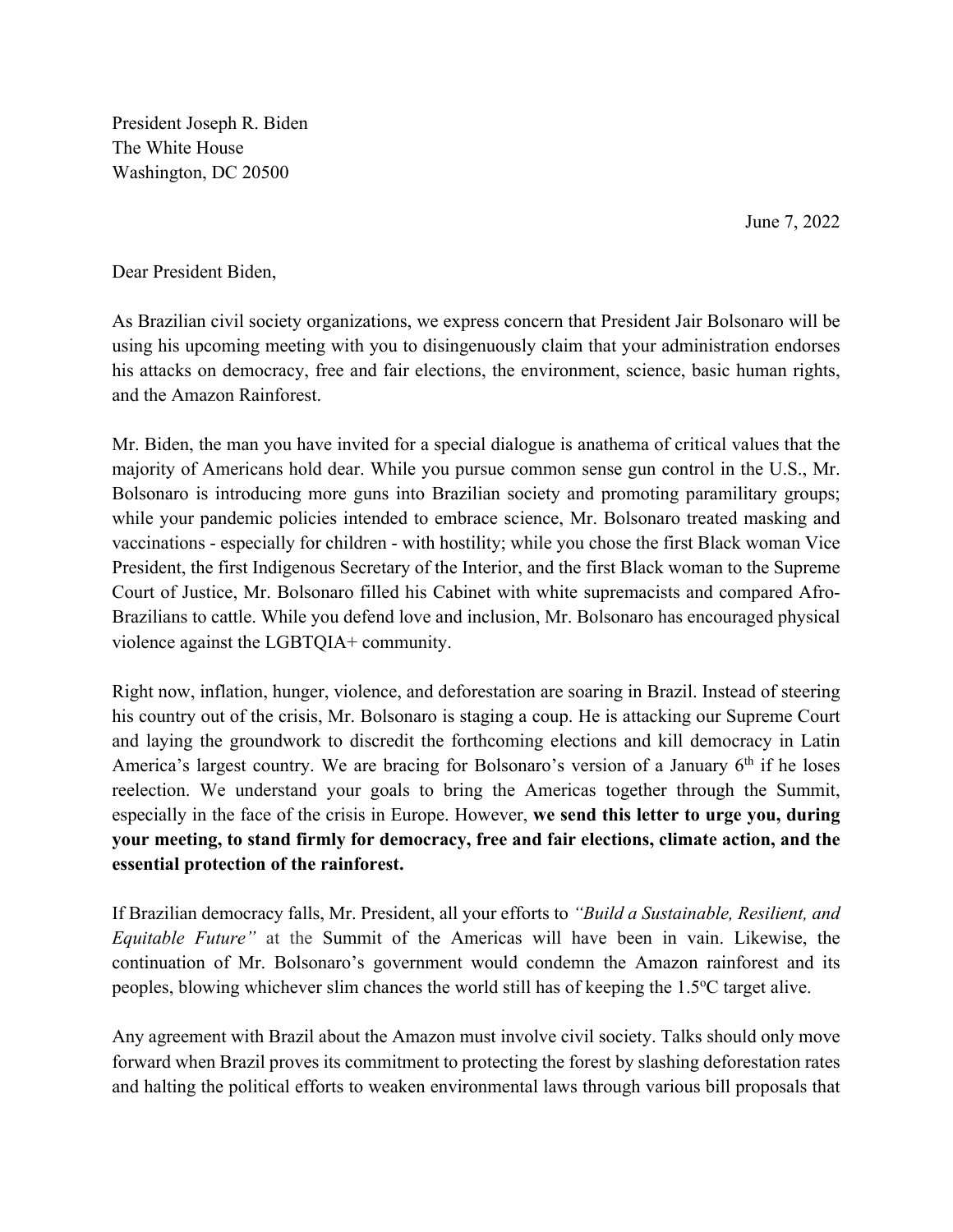are supported by Mr. Bolsonaro. We hope that your values and principles will guide you to make the best decisions for the future of democracy, cooperation, peace, friendship, and freedom in our continent.

Signatory organizations:

- 1. A Tenda das Candidatas
- 2. Ação da Cidadania Contra a Fome, a Miséria e Pela Vida.
- 3. Agência Ambiental Pick-upau
- 4. Aliança Nacional LGBTI+
- 5. Amigos da Terra Amazônia Brasileira
- 6. Apremavi
- 7. Arayara
- 8. Articulação dos Povos Indígenas do Brasil (APIB)
- 9. Artigo 19
- 10. Associação Alternativa Terrazul
- 11. Associação Brasileira de Relações Internacionais (ABRI)
- 12. Associação Brasileira de Lésbicas, Gays, Bissexuais, Travestis e Transexuais (ABGLT)
- 13. Associação Brasileira dos Juristas pela Democracia (ABJD)
- 14. Centro Cultural Manoel Lisboa (do Brasil).
- 15. Centro de Defesa dos Direitos Humanos de Petrópolis
- 16. Centro de Direitos Humanos e Memória Popular de Foz do Iguaçu
- 17. Centro de Trabalho Indigenista
- 18. Centro Dom Helder Camara de Estudos e Ação Social Cendhec
- 19. Clima Info
- 20. Coletivo Fernando Santa Cruz/Pernambuco
- 21. Coletivo RJ Memória, Verdade, Justiça e Reparação
- 22. Comissão Arns
- 23. Comissão de Direitos Humanos da OAB-RJ
- 24. Comitê da Sociedade Civil para a Anistia (CASC)
- 25. Comitê Memória Verdade e Justiça para Democracia-PE (CMVJD-PE)
- 26. Conectas Direitos Humanos
- 27. Conselho Nacional das Populações Extrativista-CNS
- 28. Coordenação das Organizações Indígenas da Amazônia Brasileira (COIAB)
- 29. Engajamundo
- 30. Greenpeace Brasil
- 31. Grupo de Pesquisa Justiça de Transição (PPGD/UnB)
- 32. Grupo Tortura Nunca Mais/BA
- 33. Instituto 5 Elementos
- 34. Instituto Brasileiro de Defesa do Consumidor Idec